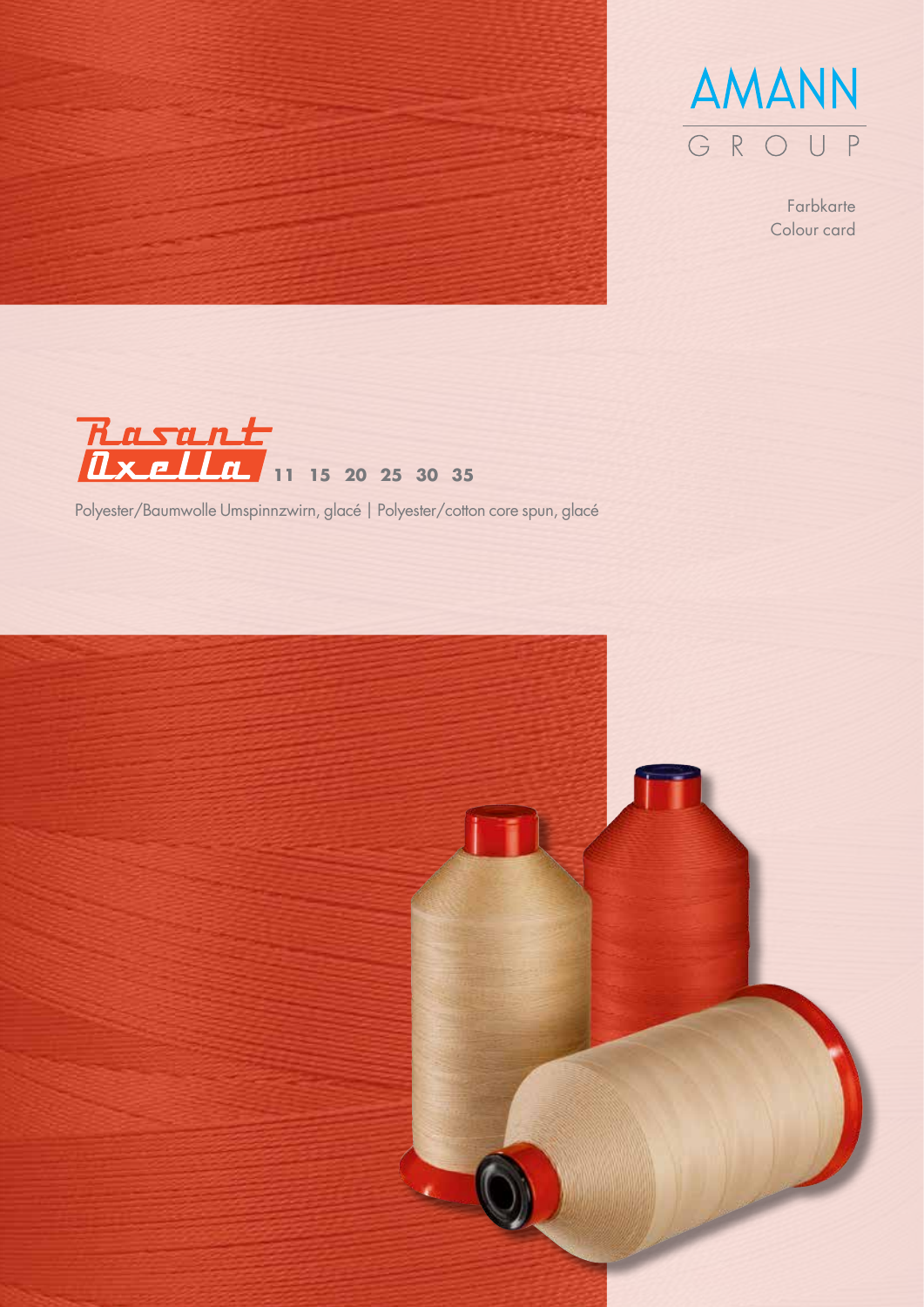

## Farbnummern-Verzeichnis · Index of colours

| Farbe<br>Colour | Spalte<br>Column | Farbe<br>Colour | Spalte<br>Column | Farbe<br>Colour | Spalte<br>Column | Farbe<br>Colour | Spalte<br>Column |
|-----------------|------------------|-----------------|------------------|-----------------|------------------|-----------------|------------------|
| 107             | 3                | 766             | $\mathcal{L}$    | 1245            | 3                | 3143            |                  |
| 119             | 3                | 800             |                  | 1276            |                  | 3144            | 3                |
| 120             |                  | 831             | $\mathbf{2}$     | 1277            | 3                | 3145            |                  |
| 136             | 3                | 849             | $\overline{2}$   | 1504            | $\overline{2}$   | 3146            | $\overline{2}$   |
| 191             | 3                | 859             | $\overline{2}$   | 1617            | $\mathbf{2}$     | 3147            | 3                |
| 262             | 3                | 863             | $\overline{2}$   | 1621            | $\overline{2}$   | 3148            | $\overline{2}$   |
| 277             | 3                | 972             | $\overline{2}$   | 1629            | 3                | 3150            | $\overline{2}$   |
| 358             | $\overline{2}$   | 978             | 3                | 1630            | $\overline{2}$   | 3555            |                  |
| 372             | $\mathbf{2}$     | 1000            |                  | 2000            |                  | 3622            |                  |
| 420             | $\overline{2}$   | 1052            | 3                | 2052            |                  | 3640            |                  |
| 508             |                  | 1056            |                  | 2076            |                  | 4000            | 3                |
| 578             |                  | 1069            | 3                | 2260            |                  | 5667            | 3                |
| 661             |                  | 1098            | $\overline{2}$   | 2427            |                  | 6213            | 3                |
| 671             | $\overline{2}$   | 1157            | 3                | 2900            |                  | 7086            | 3                |
| 672             | $\mathbf{2}$     | 1238            | 3                | 3000            |                  | 7243            | $\mathbf{2}$     |

Farben liegen im Rahmen branchenüblicher Abweichungen ∙ Colours may differ within usual trade standards

|                               | Artikel Nr.<br>Article No. | Aufmachung<br>Make-up | Farbanzahl<br>No. of colours | Spulen pro Box<br>Spools per box | Verkaufseinheit<br><b>Sales Unit</b> |
|-------------------------------|----------------------------|-----------------------|------------------------------|----------------------------------|--------------------------------------|
| $\frac{Rasant}{Rsanh}$ ]      | 10030                      | 1.100 m FS            | 20                           |                                  |                                      |
| $\frac{Rasunt}{Rasant}$ 15    | 10035                      | 1.400 m FS            | 20                           |                                  | FS.                                  |
| $\frac{Rarsant}{Rsgalten}$ 20 | 10040                      | 2.000 m FS            | 20                           |                                  | <b>FS</b>                            |
| $\frac{Rarsant}{Rsgalten}$ 25 | 10046                      | 2.750 m FS            | 36                           |                                  | FS.                                  |
| $\frac{R}{\mu_{X}}$           | 10048                      | 2.500 m FS            | 37                           |                                  | FS.                                  |
| $\frac{Rasunt}{Rasant}$ 35    | 11042                      | 4.000 m FS            | 60                           |                                  |                                      |

\* Polyamid/Baumwolle Umspinnzwirn, glacé ∙ Polyamide/cotton core spun, glacé

## Produktinformationen · Product information

|                                     | Rasant                                                                       |            |                |            |            |                |  |  |
|-------------------------------------|------------------------------------------------------------------------------|------------|----------------|------------|------------|----------------|--|--|
| Konstruktion/Construction           | Polyester/Baumwolle Umspinnzwirn, glacé<br>Polyester/cotton core spun, glacé |            |                |            |            |                |  |  |
| Etikett Nr./Ticket No.              |                                                                              | 1.5        | 20             | 25         | $30*$      | 35             |  |  |
| Tex Nr./Tex No.                     | 260                                                                          | 200        | 135            | 120        | 10.5       | 80             |  |  |
| Fachung/Plies                       | $\overline{4}$                                                               | 3          | $\overline{4}$ | 3          | 3          | $\overline{2}$ |  |  |
| Nadelstärke/Needle size             | Nm 160-180                                                                   | Nm 140-160 | Nm 130-160     | Nm 130-160 | Nm 120-140 | Nm 110-130     |  |  |
| Pflegehinweise<br>Care instructions | 95                                                                           |            |                |            |            |                |  |  |

\* Polyamid/Baumwolle Umspinnzwirn, glacé ∙ Polyamide/cotton core spun, glacé

Höchste Belastbarkeit und edle Optik – die perfekte Verbindung für Ihre Naht.Rasant-Oxella bietet durch sein poliertes Finish einen edlen,matten Schimmer. Dadurch erfüllt Rasant-Oxella höchste optische Ansprüche und überzeugt gleichzeitig durch seine Funktionalität in besonders beanspruchten Anwendungsbereichen.

Highest strength and lustrous appearance – the perfect alliance for your seams. Due to the polishing process Rasant-Oxella shows a noble, dull luster. Rasant-Oxella is suitable for visually attractive applications and also offers special functionality for demanding sewing applications.

Die angegebene Pflegesymbolik kann in Abhängigkeit der verwendeten Textilrohstoffe und speziell im Fall von Kontrastnähten abweichen. Wir empfehlen in diesen Fällen individuelle Tests.

Depending on the type of raw material and especially with contrast seams the mentioned care instructions may differ. In these cases we recommend individual tests.

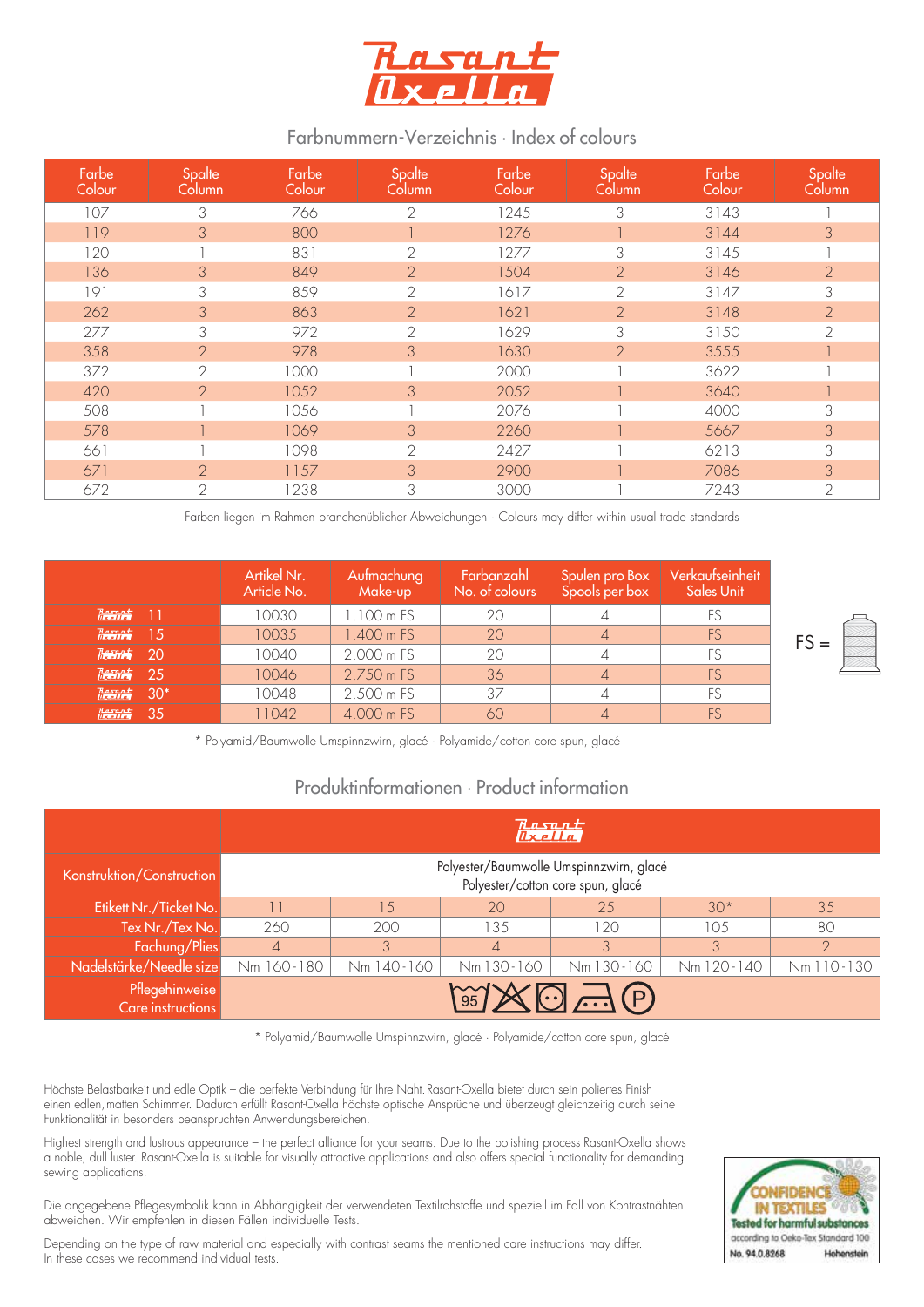## **Alle Farben unverbinducn:**<br>**All colours without obligation!**<br> *All colours without obligation!*